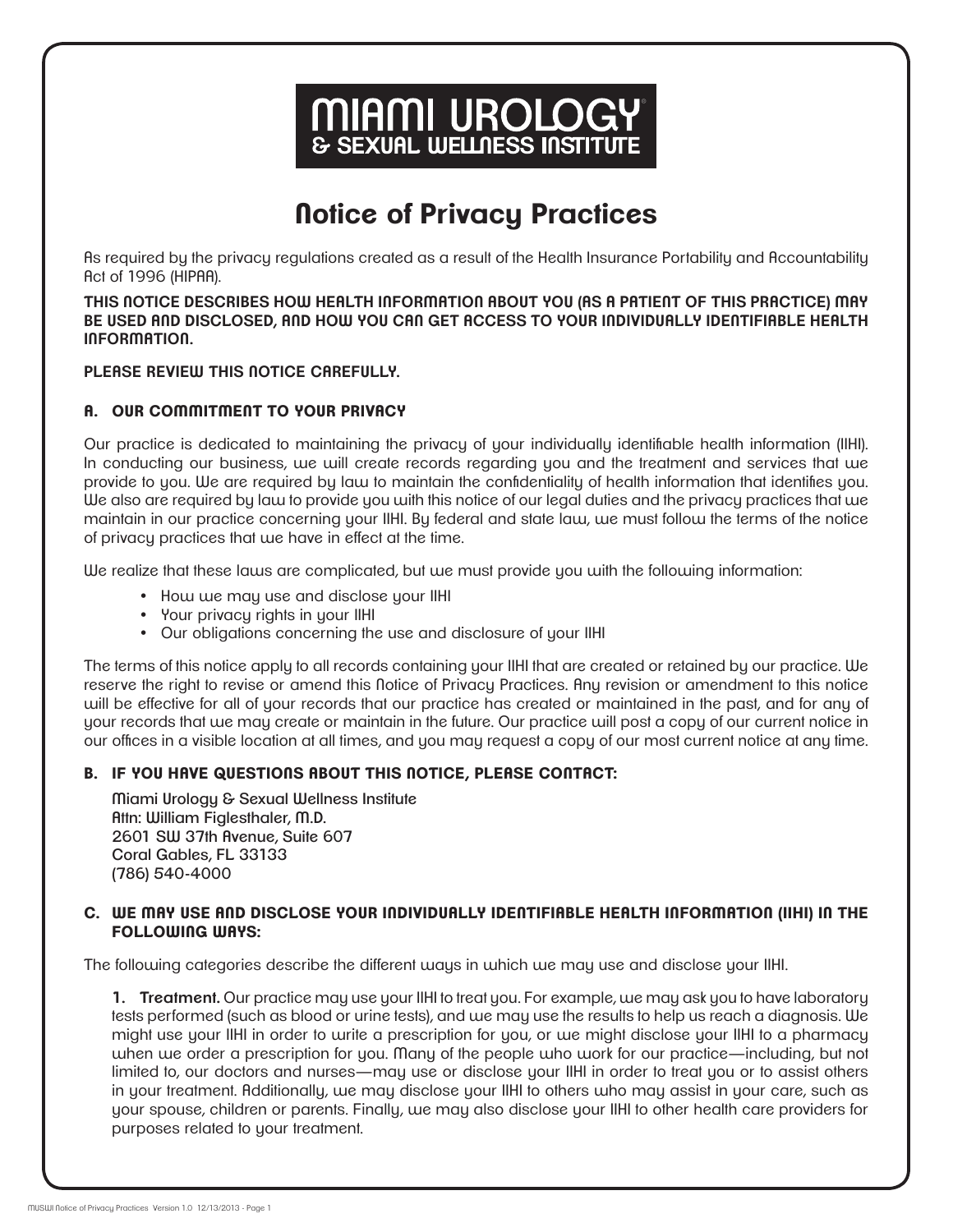**2. Payment.** Our practice may use and disclose your IIHI in order to bill and collect payment for the services and items you may receive from us. For example, we may contact your health insurer to certify that you are eligible for benefits (and for what range of benefits), and we may provide your insurer with details regarding your treatment to determine if your insurer will cover, or pay for, your treatment. We also may use and disclose your IIHI to obtain payment from third parties that may be responsible for such costs, such as family members. Also, we may use your IIHI to bill you directly for services and items. We may disclose your IIHI to other health care providers and entities to assist in their billing and collection efforts.

**3. Health Care Operations.** Our practice may use and disclose your IIHI to operate our business. As examples of the ways in which we may use and disclose your information for our operations, our practice may use your IIHI to evaluate the quality of care you received from us, or to conduct cost-management and business planning activities for our practice. We may disclose your IIHI to order to treat you or to assist others in your treatment. Additionally, we may disclose your IIHI to others who may assist in your care, such as your spouse, children or parents. Finally, we may also disclose your IIHI to other health care providers for purposes related to your treatment.

**4. Appointment Reminders.** Our practice may use and disclose your IIHI to contact you and remind you of an appointment.

**5. Treatment Options.** Our practice may use and disclose your IIHI to inform you of potential treatment options or alternatives.

**6. Health-Related Benefits and Services.** Our practice may use and disclose your IIHI to inform you of health-related benefits or services that may be of interest to you.

**7. Disclosures Required By Law.** Our practice will use and disclose your IIHI when we are required to do so by federal, state or local law.

### **D. USE AND DISCLOSURE OF YOUR IIHI IN CERTAIN SPECIAL CIRCUMSTANCES**

The following categories describe unique scenarios in which we may use or disclose your identifiable health information:

**1. Public Health Risks.** Our practice may disclose your IIHI to public health authorities that are authorized by law to collect information for the purpose of:

- maintaining vital records, such as births and deaths.
- reporting child abuse or neglect.
- preventing or controlling disease, injury or disability.
- notifying a person regarding potential exposure to a communicable disease.
- notifying a person regarding a potential risk for spreading or contracting a disease or condition.
- reporting reactions to drugs or problems with products or devices.
- notifying individuals if a product or device they may be using has been recalled.
- notifying appropriate government agency(ies) and authority(ies) regarding the potential abuse or neglect of an adult patient (including domestic violence); however, we will only disclose this information if the patient agrees that we are required or authorized by law to disclose this information.
- notifying your employer under limited circumstances related primarily to workplace injury or illness or medical surveillance.

**2. Health Oversight Activities.** Our practice may disclose your IIHI to a health oversight agency for activities authorized by law. Oversight activities can include, for example, investigations, inspections, audits, surveys, licensure and disciplinary actions; civil, administrative, and criminal procedures or actions; or other activities necessary for the government to monitor government programs, compliance with civil rights laws and the health care system in general.

**3. Lawsuits and Similar Proceedings.** Our practice may use and disclose your IIHI in response to a court or administrative order, if you are involved in a lawsuit or similar proceeding. We also may disclose your IIHI in response to a discovery request, subpoena, or other lawful process by another party involved in the dispute, but only if we have made an effort to inform you of the request or to obtain an order protecting the information the party has requested.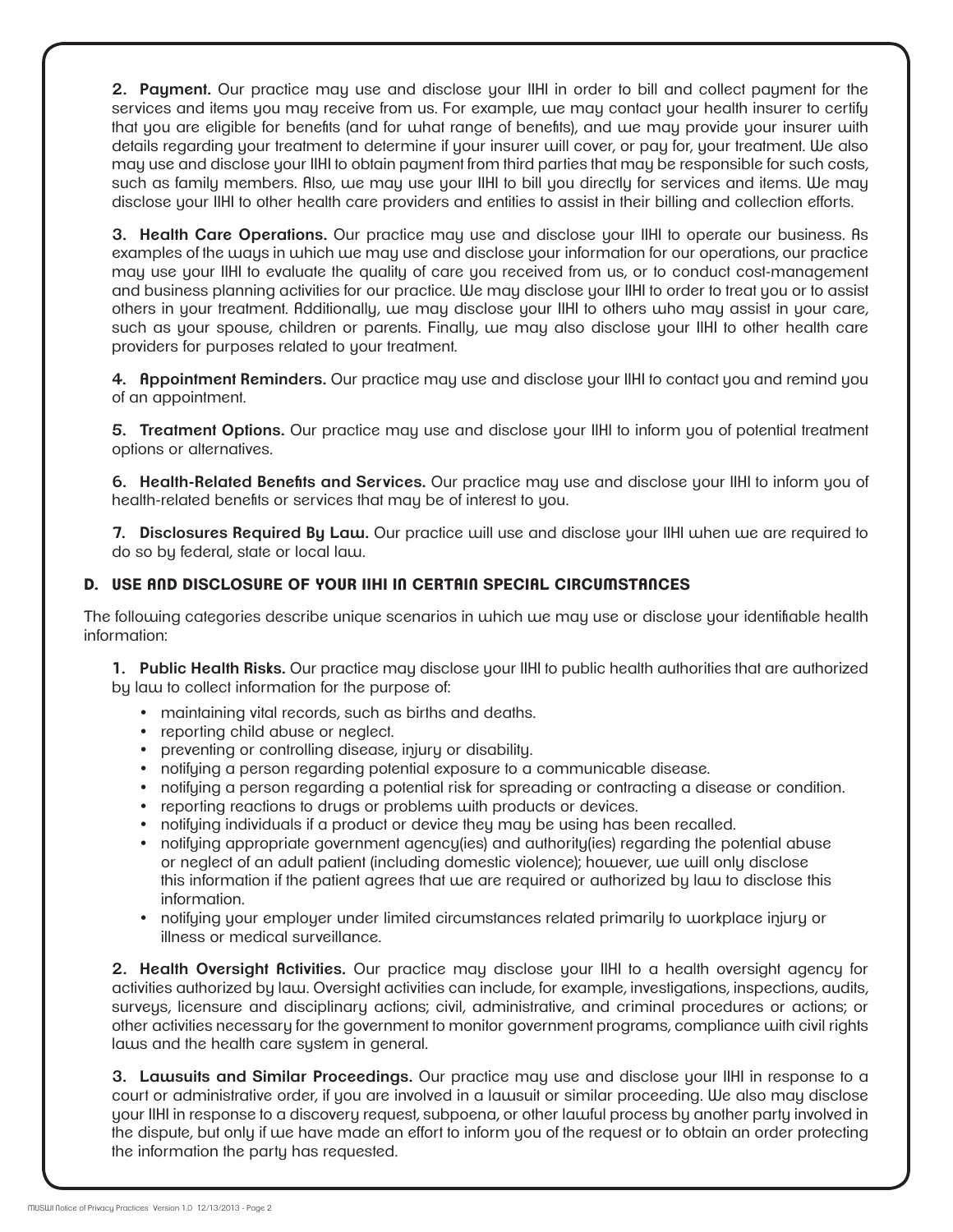**4. Law Enforcement.** We may release IIHI if asked to do so by a law enforcement official:

- regarding a crime victim in certain situations, if we are unable to obtain the person's agreement
- concerning a death we believe has resulted from criminal conduct
- regarding criminal conduct at our offices
- in response to a warrant, summons, court order, subpoena or similar legal process
- to identify/locate a suspect, material witness, fugitive or missing person
- in an emergency, to report a crime (including the location or victim(s) of the crime, or the description, identity or location of the perpetrator)

**5. Deceased Patients.** Our practice may release IIHI to a medical examiner or coroner to identify a deceased individual or to identify the cause of death.

**6. Organ and Tissue Donation.** Our practice may release your IIHI to organizations that handle organ, eye or tissue procurement or transplantation, including organ donation banks, as necessary to facilitate organ or tissue donation and transplantation if you are an organ donor.

**7. Research.** Our practice may use and disclose your IIHI for research purposes in certain limited circumstances. We will obtain your written authorization to use your IIHI for research purposes except when an Institutional Review Board or Privacy Board has determined that the waiver of your authorization satisfies the following: (i) the use or disclosure involves no more than a minimal risk to your privacy based on the following: (A) an adequate plan to protect the identifiers from improper use and disclosure; (B) an adequate plan to destroy the identifiers at the earliest opportunity consistent with the research (unless there is a health or research justification for retaining the identifiers or such retention is otherwise required by law); and (C) adequate written assurances that the personal health information (PHI) will not be re-used or disclosed to any other person or entity (except as required by law) for authorized oversight of the research study, or for other research for which the use or disclosure would otherwise be permitted; (ii) the research could not practicably be conducted without the waiver; and (iii) the research could not practicably be conducted without access to and use of the PHI.

**8. Serious Threats to Health or Safety.** Our practice may use and disclose your IIHI when necessary to reduce or prevent a serious threat to your health and safety or the health and safety of another individual or the public. Under these circumstances, we will only make disclosures to a person or organization able to help prevent the threat.

**9. Military.** Our practice may disclose or IIHI if you are a member of U.S. or foreign military forces (including veterans) and if required by the appropriate authorities.

**10. National Security.** Our practice may disclose your IIHI to federal officials for intelligence and national security activities authorized by law. We also may disclose your IIHI to federal officials in order to protect the President, other officials or foreign heads of state, or to conduct investigations.

**11. Inmates.** Our practice may disclose your IIHI to correctional institutions or law enforcement officials if you are an inmate or under the custody of a law enforcement official. Disclosure for these purposes would be necessary: (a) for the institution to provide health care services to you, (b) for the safety and security of the institution, and/or (c) to protect your health and safety or the health and safety of other individuals.

**12. Worker's Compensation.** Our practice may disclose your IIHI for workers' compensation and similar programs.

#### **E. YOUR RIGHTS REGARDING YOUR IIHI**

You have the following rights regarding the IIHI that we maintain for you:

**1. Confidential Communications.** You have the right to request that our practice communicate with you about your health and related issues in a particular manner or at a certain location. For instance, you may ask that we contact you at home, rather than work. In order to request a type of confidential communication, you must make a written request to **William Figlesthaler, M.D. (786) 540-4000** specifying the requested method of contact, or the location where you wish to be contacted. Our practice will accommodate reasonable requests. You do not need to give a reason for your request.